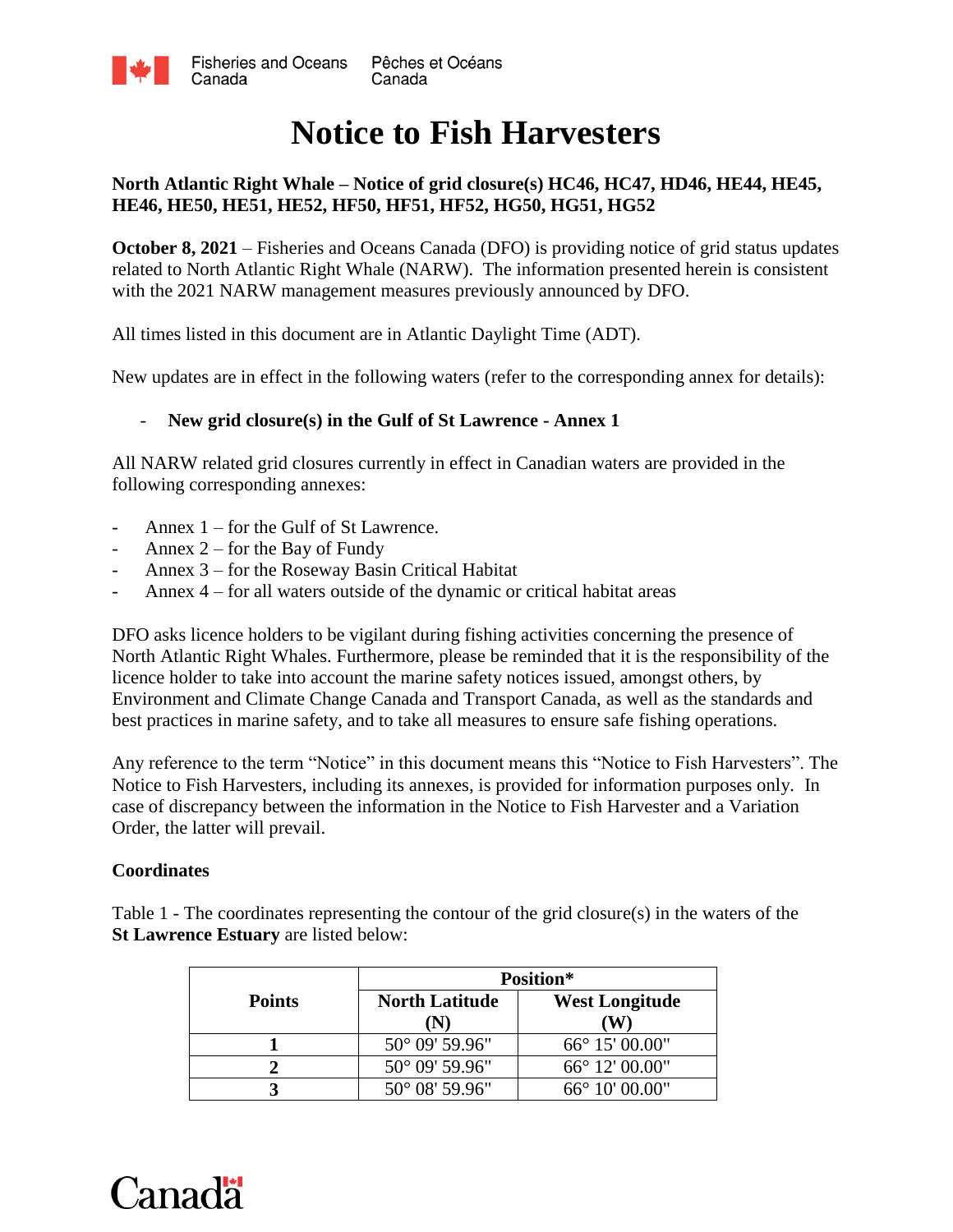| 4  | 49° 40' 00.00"          | 66° 10' 00.00"          |
|----|-------------------------|-------------------------|
| 5  | 49° 40' 00.00"          | 66° 40' 00.00"          |
| 6  | 50° 05' 34.25"          | $66^{\circ}$ 40' 00.00" |
| 7  | $50^{\circ}$ 06' 59.96" | 66° 35′ 00.00"          |
| 8  | 50° 06' 59.96"          | 66° 28′ 00.00"          |
| 9  | 50° 03' 59.96"          | 66° 22′ 00.00"          |
| 10 | 50° 05' 59.96"          | 66° 21′ 00.00"          |
| 11 | 50° 06' 59.96"          | 66° 15′ 00.00"          |
| 12 | $50^{\circ}$ 09' 59.96" | 66° 15′ 00.00"          |

| Table 2 - The coordinates representing the contour of the grid closure(s) in the waters west of |  |  |  |  |
|-------------------------------------------------------------------------------------------------|--|--|--|--|
| <b>Anticosti Island</b> are listed below:                                                       |  |  |  |  |

|               | Position*             |                       |  |
|---------------|-----------------------|-----------------------|--|
| <b>Points</b> | <b>North Latitude</b> | <b>West Longitude</b> |  |
|               | (N)                   | W                     |  |
|               | 50° 00' 00.00"        | 65° 00' 00.00"        |  |
| 2             | 50° 00' 00.00"        | 64° 30' 00.00"        |  |
| 3             | 49° 55' 35.96"        | 64° 30' 00.00"        |  |
|               | 49° 51' 59.96"        | 64° 35' 00.00"        |  |
| 5             | 49° 47' 59.96"        | 64° 30' 00.00"        |  |
| 6             | 49° 30' 00.00"        | 64° 30' 00.00"        |  |
|               | 49° 30' 00.00"        | 65° 00' 00.00"        |  |
| 8             | 50° 00' 00.00"        | 65° 00' 00.00"        |  |

Table 3 - The coordinates representing the contour of the largest grid closure(s) currently in effect in the waters of the **Gulf of St Lawrence** are listed below:

|                         | Position*             |                         |  |
|-------------------------|-----------------------|-------------------------|--|
| <b>Points</b>           | <b>North Latitude</b> | <b>West Longitude</b>   |  |
|                         | (N)                   | $(\mathbf{W})$          |  |
| 1                       | 49° 20' 00.00"        | 64° 00' 00.00"          |  |
| $\overline{2}$          | 49° 20' 00.00"        | 63° 30' 00.00"          |  |
| $\overline{\mathbf{3}}$ | 48° 50' 00.00"        | 63° 30' 00.00"          |  |
| $\overline{\mathbf{4}}$ | 48° 50' 00.00"        | 63° 40' 00.00"          |  |
| 5                       | 48° 40' 00.00"        | 63° 40' 00.00"          |  |
| 6                       | 48° 40' 00.00"        | 63° 30' 00.00"          |  |
| 7                       | 48° 30' 00.00"        | 63° 30' 00.00"          |  |
| 8                       | 48° 30' 00.00"        | 63° 20' 00.00"          |  |
| 9                       | 48° 50' 00.00"        | 63° 20' 00.00"          |  |
| 10                      | 48° 50' 00.00"        | 63° 00' 00.00"          |  |
| 11                      | 49° 00' 00.00"        | 63° 00' 00.00"          |  |
| 12                      | 49° 00' 00.00"        | 62° 40' 00.00"          |  |
| 13                      | 48° 30' 00.00"        | 62° 40' 00.00"          |  |
| 14                      | 48° 30' 00.00"        | $63^{\circ}$ 00' 00.00" |  |

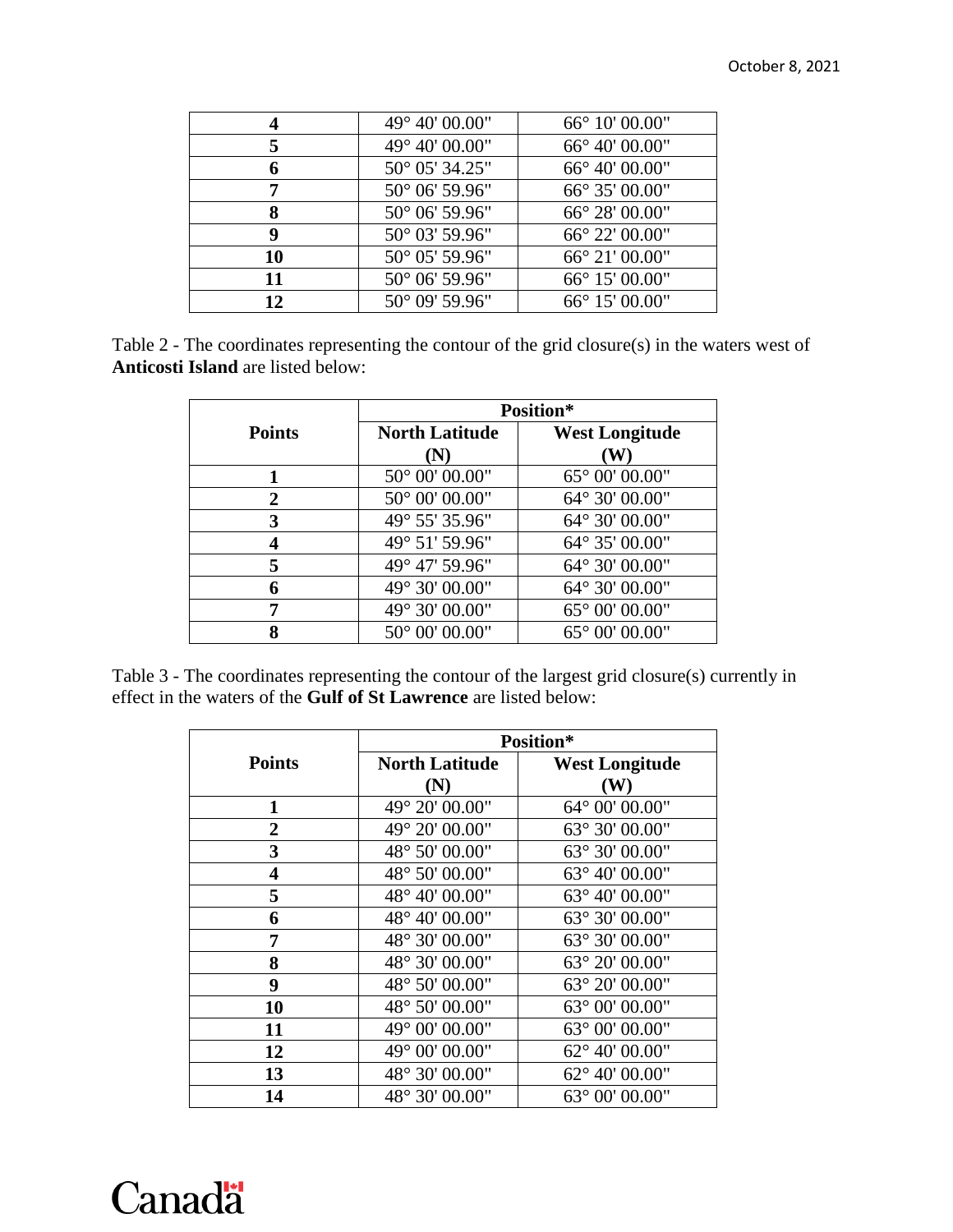# Canadä

| 15              | 48° 20' 00.00"            | 63° 00' 00.00"          |
|-----------------|---------------------------|-------------------------|
| 16              | 48° 20' 00.00"            | $63^{\circ}$ 10' 00.00" |
| 17              | 48° 10' 00.00"            | $63^{\circ}$ 10' 00.00" |
| 18              | 48° 10' 00.00"            | 63° 00' 00.00"          |
| 19              | 47° 00' 00.00"            | 63° 00' 00.00"          |
| 20              | 47° 00' 00.00"            | 62° 50' 00.00"          |
| 21              | 47° 30' 00.00"            | $62^{\circ}$ 50' 00.00" |
| 22              | 47° 30' 00.00"            | 62° 40' 00.00"          |
| 23              | 47° 20' 00.00"            | 62° 40' 00.00"          |
| 24              | 47° 20' 00.00"            | 62° 13' 13.31"          |
| 25              | 47° 17' 59.96"            | 62° 15' 00.01"          |
| 26              | 47° 13' 59.96"            | 62° 16' 00.01"          |
| 27              | 47° 10' 59.96"            | $62^{\circ}$ 18' 00.01" |
| 28              | 47° 08' 59.96"            | 62° 16' 00.01"          |
| 29              | 47° 02' 59.96"            | $61^{\circ}$ 52' 00.01" |
| 30              | 47° 01' 19.96"            | $61^{\circ}$ 50' 00.00" |
| 31              | $47^\circ$ 00' $00.00$ "  | $61^{\circ}$ 50' 00.00" |
| 32              | 47° 00' 00.00"            | 61° 48' 24.05"          |
| 33              | 46° 57' 59.96"            | $61^{\circ}$ 46' 00.01" |
| 34              | $47^{\circ}$ 00' $00.00"$ | 61° 37' 59.66"          |
| 35              | 47° 00' 00.00"            | $61^{\circ}$ 20' 00.00" |
| 36              | 46° 30' 00.00"            | $61^{\circ}$ 20' 00.00" |
| 37              | 46° 30' 00.00"            | $61^{\circ}$ 45' 00.30" |
| 38              | 46° 30' 35.96"            | 61° 50' 00.00"          |
| 39              | 46° 40' 00.00"            | $61^{\circ}$ 50' 00.00" |
| 40              | 46° 40' 00.00"            | 62° 20' 00.00"          |
| 41              | 46° 50' 00.00"            | $62^{\circ}$ 20' 00.00" |
| 42              | 46° 50' 00.00"            | 63° 20' 00.00"          |
| 43              | 47° 00' 00.00"            | 63° 20' 00.00"          |
| 44              | $47^{\circ}$ 00' $00.00"$ | 63° 30' 00.00"          |
| 45              | 47° 30' 00.00"            | 63° 30' 00.00"          |
| $\overline{46}$ | 47° 30' 00.00"            | 64° 00' 00.00"          |
| 47              | 47° 20' 00.00"            | 64° 00' 00.00"          |
| 48              | 47° 25' 59.96"            | 64° 03' 00.01"          |
| 49              | 47° 20' 00.00"            | 64° 09' 59.96"          |
| 50              | 47° 20' 00.00"            | 64° 20' 00.00"          |
| 51              | 47° 30' 00.00"            | 64° 20' 00.00"          |
| 52              | 47° 30' 00.00"            | 64° 28' 59.98"          |
| 53              | 47° 40' 00.00"            | 64° 22' 59.98"          |
| 54              | 47° 40' 00.00"            | 64° 20' 00.00"          |
| 55              | 47° 49' 59.97"            | 64° 20' 00.00"          |
| 56              | 47° 59' 59.96"            | 64° 10' 00.00"          |
| 57              | 48° 07' 59.96"            | 64° 10' 00.00"          |
| 58              | 48° 08' 59.96"            | 64° 20' 00.00"          |
| 59              | 48° 05' 39.97"            | 64° 30' 00.00"          |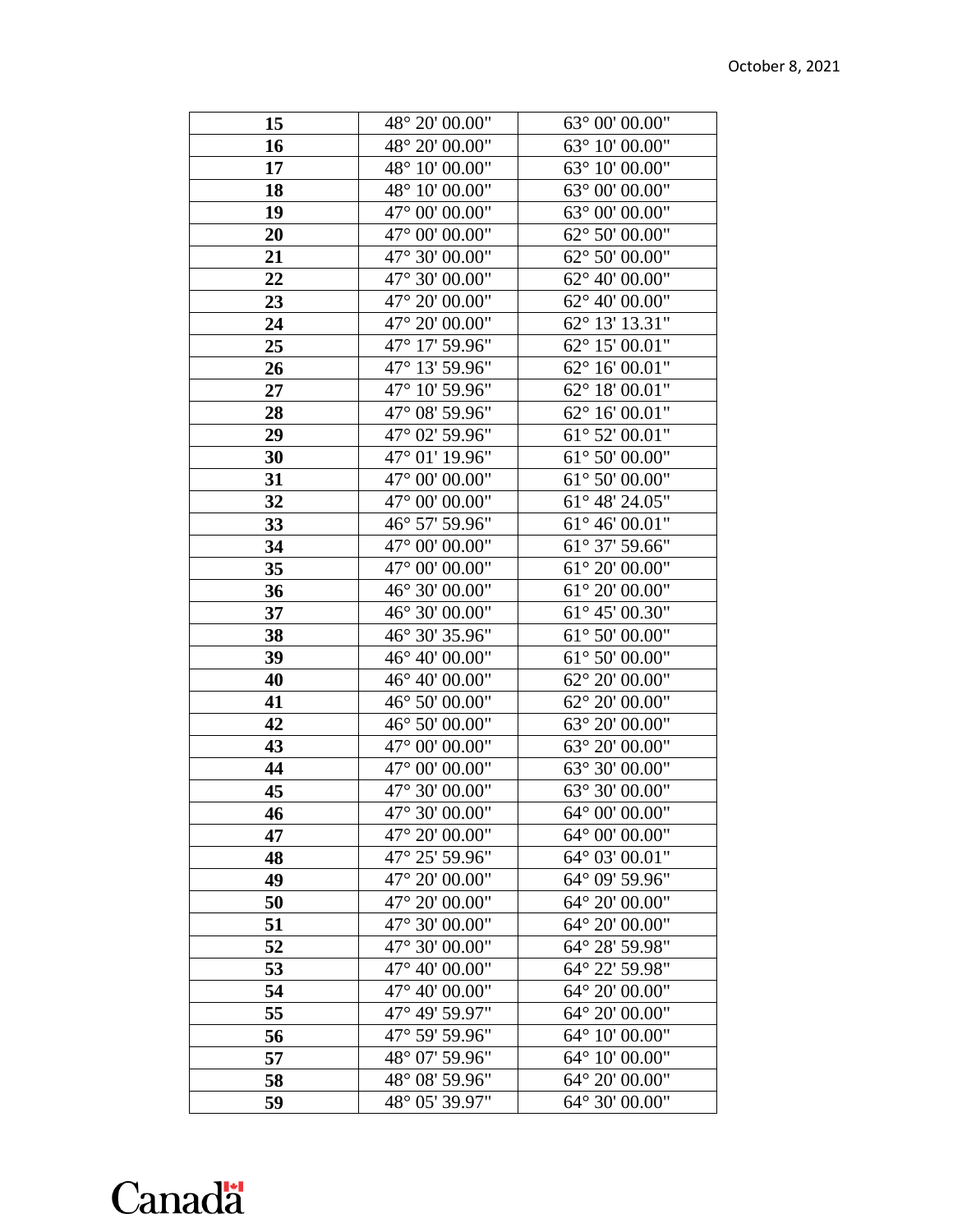| 60 | 48° 21' 29.96" | $64^{\circ} 30' 00.00"$ |
|----|----------------|-------------------------|
| 61 | 48° 22' 59.96" | 64° 24' 00.00"          |
| 62 | 48° 22' 59.96" | 64° 15' 00.00"          |
| 63 | 48° 25' 59.96" | 64° 17' 00.00"          |
| 64 | 48° 27' 59.96" | 64° 15' 00.00"          |
| 65 | 48° 27' 59.96" | 64° 09' 00.00"          |
| 66 | 48° 29' 59.96" | 64° 06' 00.00"          |
| 67 | 48° 31' 42.82" | 64° 10' 00.00"          |
| 68 | 48° 36' 19.96" | 64° 10' 00.00"          |
| 69 | 48° 36' 59.96" | 64° 06' 00.00"          |
| 70 | 48° 38' 59.96" | 64° 07' 00.00"          |
| 71 | 48° 38' 59.96" | 64° 10' 00.00"          |
| 72 | 48° 44' 11.96" | 64° 10' 00.00"          |
| 73 | 48° 40' 59.96" | 64° 06' 00.00"          |
| 74 | 48° 41' 59.96" | 64° 03' 00.00"          |
| 75 | 48° 48' 59.96" | 64° 10' 00.00"          |
| 76 | 48° 50' 00.00" | 64° 10' 00.00"          |
| 77 | 48° 50' 00.00" | 64° 00' 00.00"          |
| 78 | 49° 20' 00.00" | 64° 00' 00.00"          |

Table 4 - The coordinates representing the contour of the grid closure(s) in the waters of the **Gulf of St Lawrence** northeast of the Magdalen Islands are listed below:

|                         | Position*             |                         |  |
|-------------------------|-----------------------|-------------------------|--|
| <b>Points</b>           | <b>North Latitude</b> | <b>West Longitude</b>   |  |
|                         | (N)                   | (W)                     |  |
| $\mathbf{1}$            | 48° 20' 00.00"        | $61^{\circ}$ 50' 00.00" |  |
| $\overline{\mathbf{2}}$ | 48° 20' 00.00"        | 61° 40' 00.00"          |  |
| $\overline{\mathbf{3}}$ | 48° 10' 00.00"        | 61° 40' 00.00"          |  |
| $\overline{\mathbf{4}}$ | 48° 10' 00.00"        | 61° 30' 00.00"          |  |
| 5                       | 48° 20' 00.00"        | 61° 30' 00.00"          |  |
| 6                       | 48° 20' 00.00"        | 61° 00' 00.00"          |  |
| 7                       | 48° 00' 00.00"        | 61° 00' 00.00"          |  |
| 8                       | 48° 00' 00.00"        | 60° 50' 00.00"          |  |
| 9                       | 47° 50' 00.00"        | 60° 50' 00.00"          |  |
| 10                      | 47° 50' 00.00"        | 60° 40' 00.00"          |  |
| 11                      | 47° 30' 00.00"        | 60° 40' 00.00"          |  |
| 12                      | 47° 30' 00.00"        | $61^{\circ}$ 00' 00.00" |  |
| 13                      | 47° 20' 00.00"        | 61° 00' 00.00"          |  |
| 14                      | 47° 20' 00.00"        | 61° 10' 00.00"          |  |
| 15                      | 47° 25' 19.97"        | 61° 10' 00.00"          |  |
| 16                      | 47° 27' 59.96"        | $61^{\circ}$ 07' 00.01" |  |
| 17                      | 47° 31' 59.96"        | 60° 59' 00.01"          |  |
| 18                      | 47° 34' 59.96"        | 60° 56' 00.01"          |  |
| 19                      | 47° 36' 59.96"        | 60° 57' 00.01"          |  |

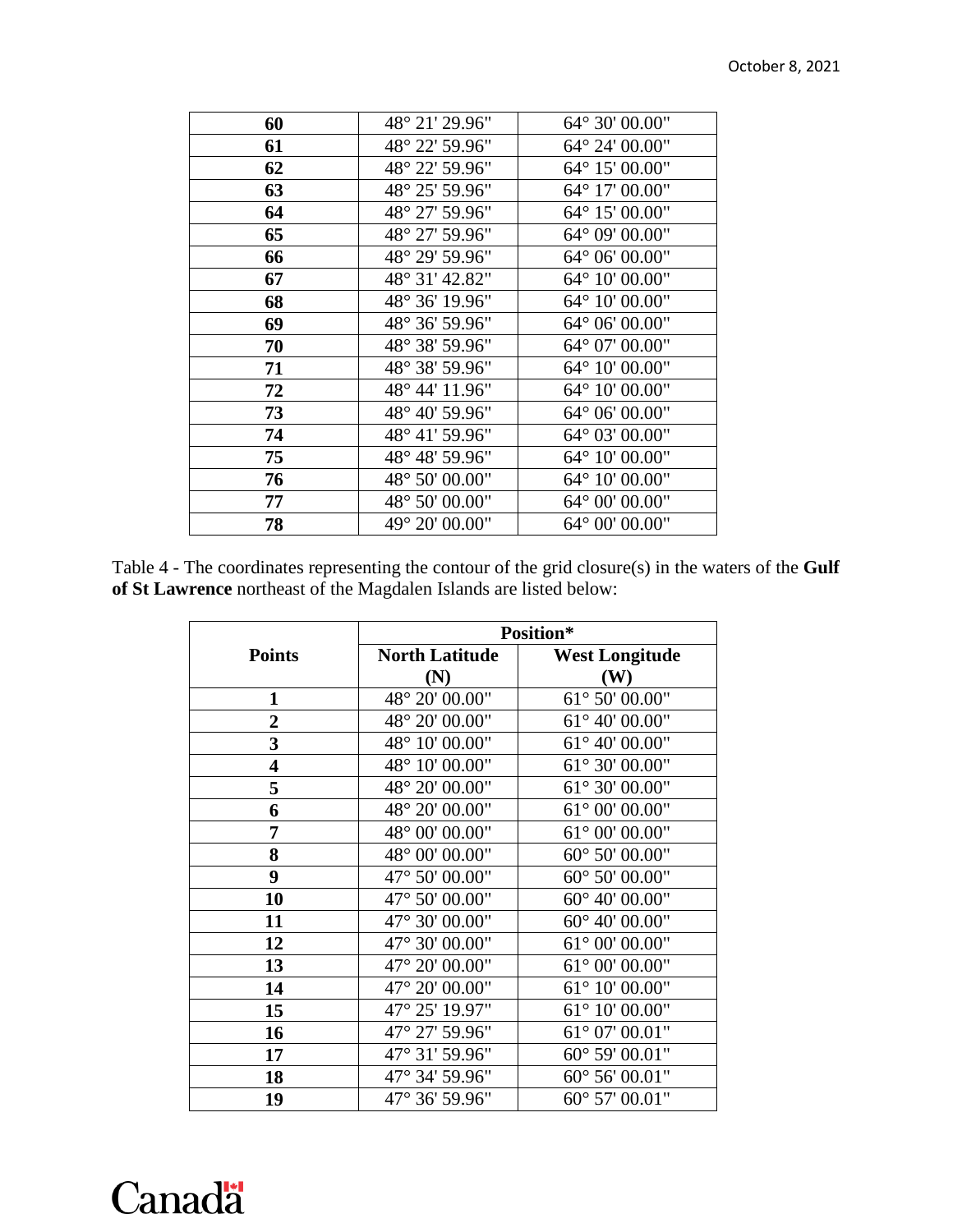| <b>20</b> | $47^{\circ}$ 40' 59.96" | $61^{\circ}$ 05' 00.01" |
|-----------|-------------------------|-------------------------|
| 21        | 47° 44' 59.96"          | $61^{\circ}$ 04' 00.01" |
| 22        | 47° 47′ 59.96″          | $61^{\circ}$ 06' 00.01" |
| 23        | $47^{\circ}$ 51' 59.96" | $61^{\circ}$ 06' 00.01" |
| 24        | 47° 52' 59.96"          | $61^{\circ}$ 14' 00.01" |
| 25        | 47° 51' 59.96"          | $61^{\circ} 30' 00.01"$ |
| 26        | 47° 50' 00.00"          | 61° 33' 59.94"          |
| 27        | 47° 50' 00.00"          | $61^{\circ} 50' 00.00"$ |
| 28        | 48° 20' 00.00"          | $61^{\circ} 50' 00.00"$ |

*\*Area enclosed by rhumb lines (similar to straight lines plotted on a nautical chart) joining the points listed above in the order they are listed. Point references are based on the geodesic system North American Datum 1983 (NAD83). Positions are expressed in degrees, minutes and seconds.*



Map presenting all grid closures in Eastern Canada related to the detection of NARW *(The above map has no legal bearing and is provided for visual reference only.)*

#### **For more information:**

Regular updates and maps indicating detections will be posted here: [http://dfo-mpo.gc.ca/species-especes/mammals-mammiferes/narightwhale-baleinenoirean/alert](http://dfo-mpo.gc.ca/species-especes/mammals-mammiferes/narightwhale-baleinenoirean/alert-alerte/index-eng.html)[alerte/index-eng.html](http://dfo-mpo.gc.ca/species-especes/mammals-mammiferes/narightwhale-baleinenoirean/alert-alerte/index-eng.html)

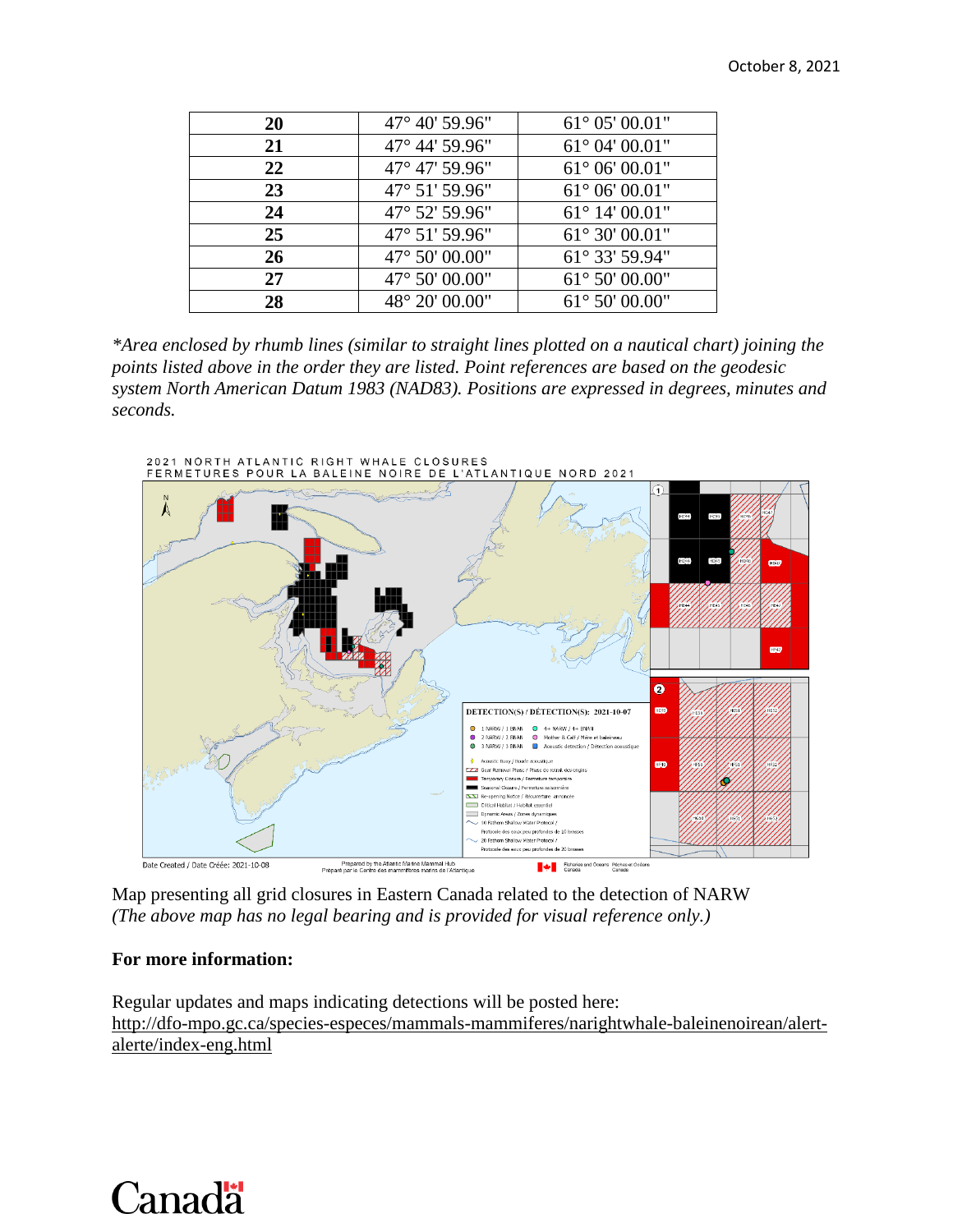#### **New closure(s)**

The following grid(s) will be closing on **October 11, 2021 at 5:00 p.m.**:

- Full grid(s) **HC46, HD46, HE44, HE45, HE46, HE52, HF50, HF51, HF52, HG51, HG52**
- Portion of grid(s) **HC47, HE50, HE51, HG50**

DFO is providing a **72-hour** delay for the above grid closure(s) due to the weather forecast. All gear affected by this notice must be removed from the closed area before the time of closure.

#### **Previously Announced Applicable Measures**

As previously announced, the following grid(s) will be closing on **October 9, 2021 at 5:00 p.m.**:

Full grid(s) **HE47**

The following grid(s) remain temporary closed until further notice in the Gulf of St Lawrence:

- Full grid(s) **GM21, GM22, GM23, GN21, GN22, GN23, GQ37, GQ38, GQ39, GR37, GR38, GR39, GS37, GS38, GS39, GT38, HB40, HB41, HB42, HC40, HC42, HD40, HD42, HE41, HE42, HE43, HE48, HE49, HF47, HF48, HF49**
- Portion of grid(s) **GL21, GL22, GL23, HD47, HD48, HD49**

The following grids are seasonally closed until November 15, 2021, in the Gulf of St Lawrence:

- Full grid(s) **GM31, GM32, GN31, GN32, GO31, GO32, GO33, GS43, GS44, GT37, GT41, GT42, GT43, GT44, GU37, GU38, GU39, GU41, GU42, GU43, GU44, GV37, GV38, GV39, GV40, GV41, GV42, GW34, GW35, GW36, GW37, GW38, GW39, GW40, GW41, GW50, GW52, GW53, GW54, GX36, GX37, GX38, GX39, GX40, GX41, GX42, GX50, GX51, GX52, GX53, GX54, GY36, GY37, GY38, GY39, GY40, GY41, GY42, GY50, GY55, GZ35, GZ36, GZ37, GZ38, GZ39, GZ40, GZ41, GZ42, GZ55, GZ56, HA35, HA36, HA37, HA38, HA39, HA40, HA41, HA42, HA56, HB35, HB44, HC41, HC44, HC45, HD41, HD44, HD45**
- Portion of grid(s) **GM33, GN33, GT36**, **GU36, GV34, GV35, GV36, GX34, GX35, GY35, GY51, GY52, GY53, GY54, GZ54, HA34, HA54, HA55, HB36, HB54**

The closures are in effect for the following fisheries when the fishing seasons are open in the Gulf, Newfoundland & Labrador, and Quebec Regions*:* snow crab, toad crab, rock crab, lobster, whelk, Greenland halibut (fixed gear), winter flounder (fixed gear), bait (fixed gear), and herring

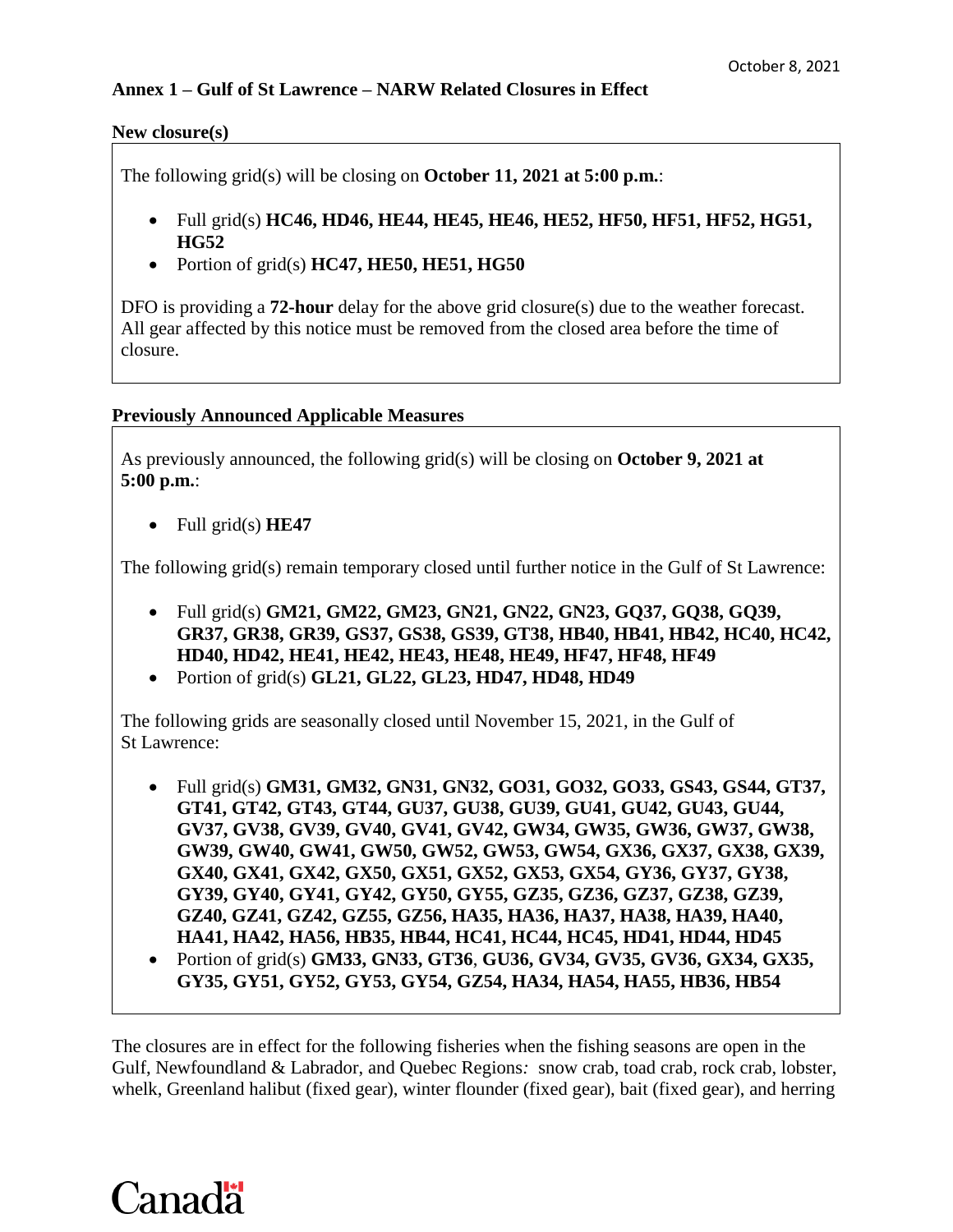(trap net). Closures will also be in effect for Atlantic halibut (fixed gear), mackerel (gillnet) and herring (gillnet) when gear is left unattended.

The closures are in effect for the following fisheries when the fishing seasons are open in the Maritimes Region*:* crab, herring (gillnet), mackerel (gillnet), groundfish (gillnet), hagfish, lobster. Closures are also in effect for groundfish (longline) when gear is left unattended.

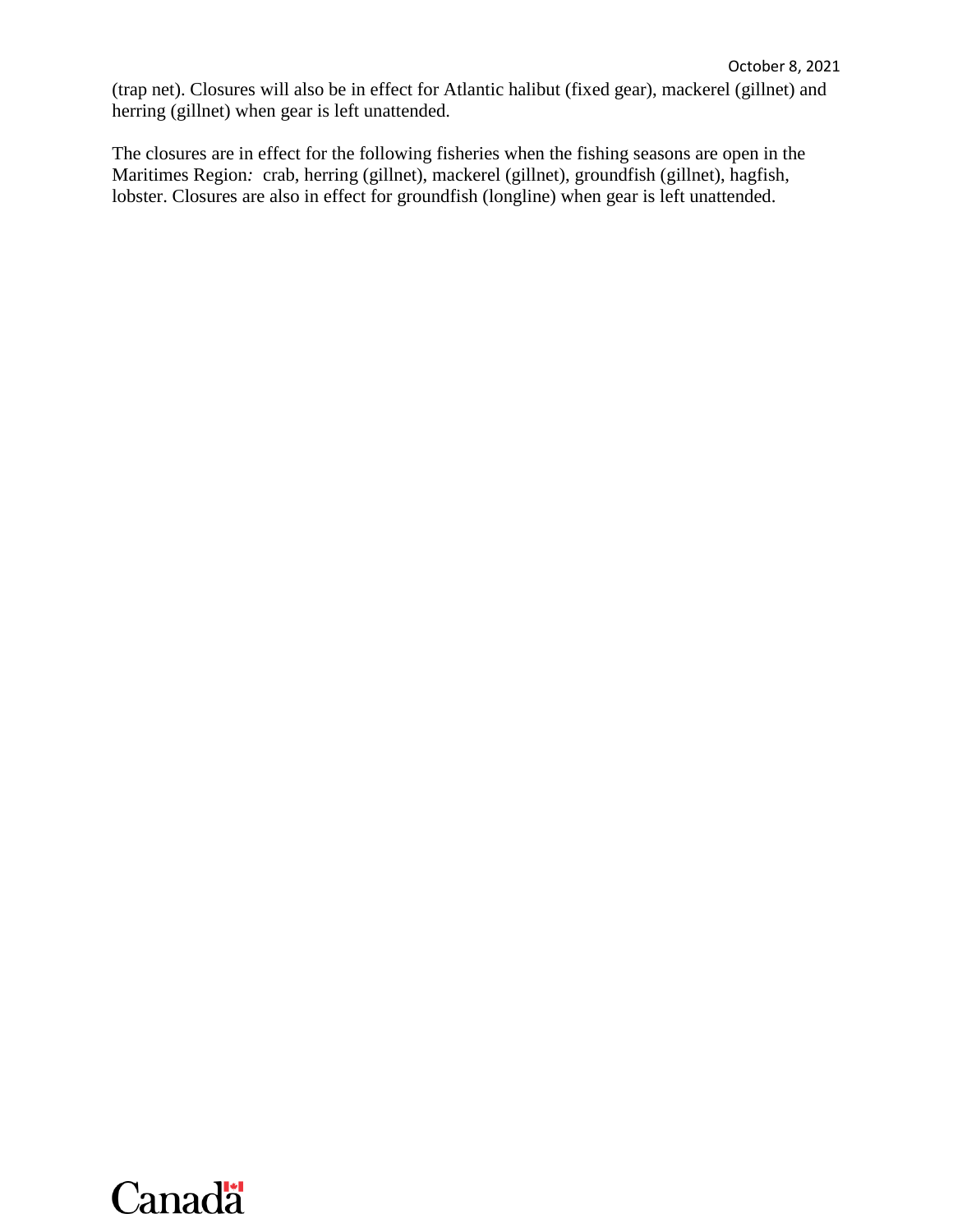## **Annex 2 – Bay of Fundy – NARW Related Closures in Effect**

There are no grid closures related to NARW in the Bay of Fundy.

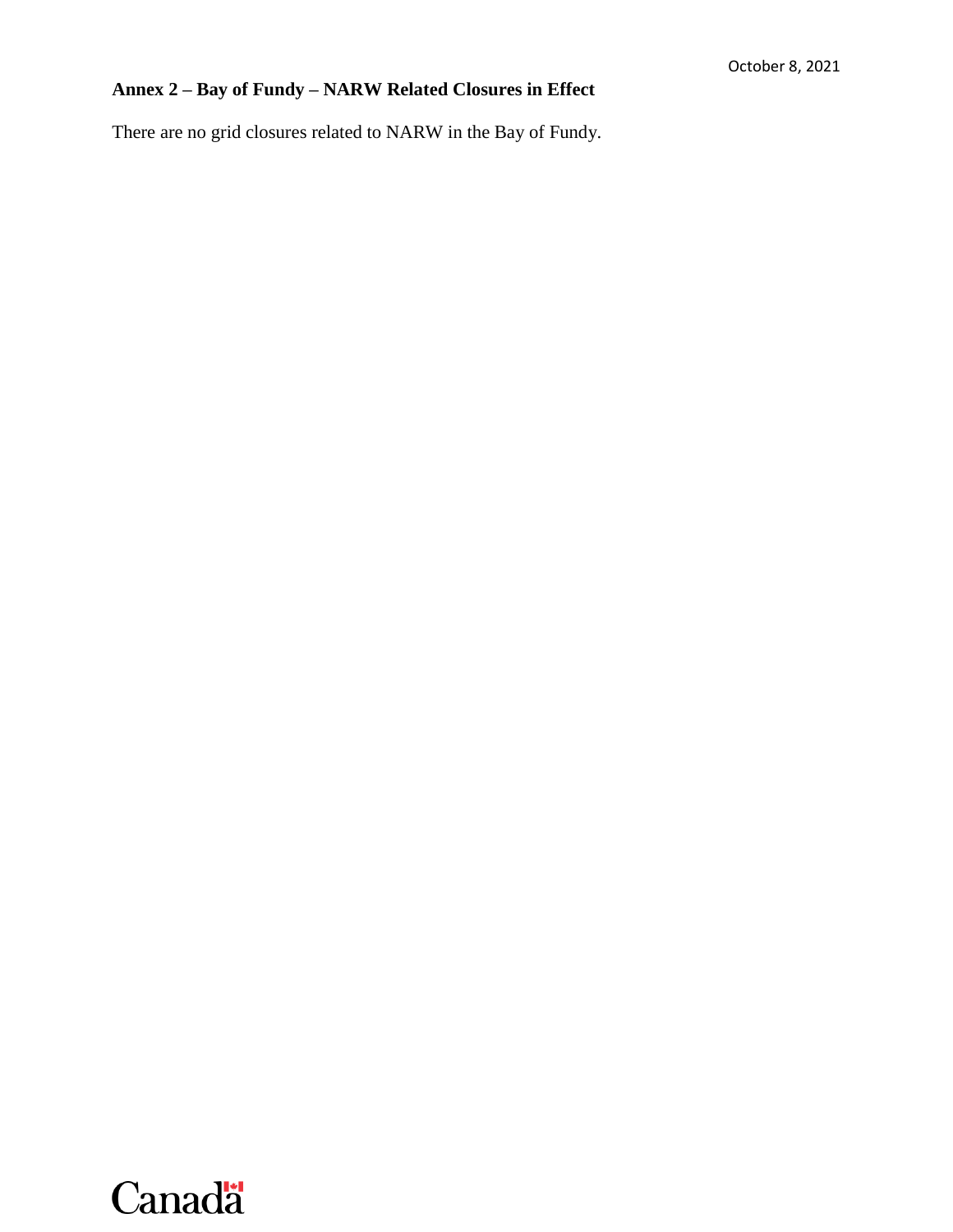## **Annex 3 – Roseway Basin Critical Habitat – NARW Related Closures in Effect**

There are no grid closures related to NARW in the Roseway Basin Critical Habitat.